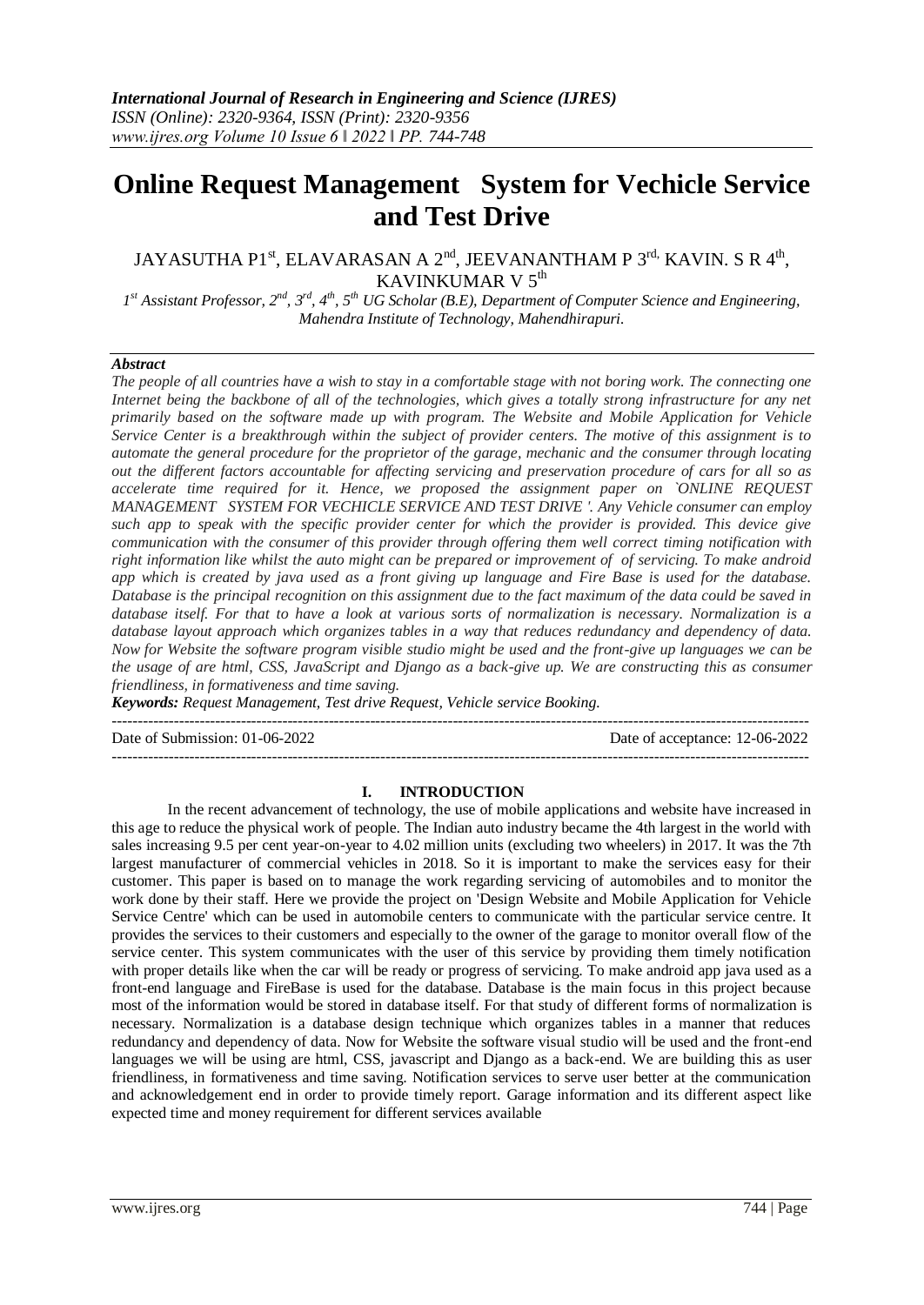#### **II. LITERATURE SURVEY**

VEHICLE SERVICE SYSTEM – International Research Journal of Engineering and Technology (IRJET) This Project chiefly manages Web Development System which is on vehicle Service System in a changed manner. It is a site that is viable on PC, mobile or portable. This framework permits the client to communicate with various assistance places. This System gives a stage to vehicles like cars or bikes for administrations like spot booking, auto computation of time and charging sum, FAQs, and some more. The current help frameworks are having a few downsides for giving clients essential accessibility of spaces, which are accessible for them or not. Clients burn through their time visiting distinctive assistance communities for an open space for overhauling and have issues in charging sum. This System will dispose of the multitude of issues looked at by the clients and tackle them. The Web will in general be the foundation of the multitude of advances. As we are moving towards the innovation driving age, the force of innovation is offering wings to individuals not exclusively to get to innovation yet additionally to satisfy every one of the necessities at their finger point. The number of vehicles in India will increment presently, it will expand the number of vehicles at the technician shop to get overhauled. The present circumstance will shape a chain at the repairman shop. The issue of long lines and holding up can be exceptionally huge later on. The Vehicle Service System for Automobile Services is a reformist advance in the field of administration focuses and carports. Any vehicle client can utilize this site to find and speak with the help communities or carports around there, book the accessible opening with the determination of administrations required. After the booking, the client will definitely know the time that will be taken for adjusting and the charging sum. Likewise, clients will have FAQs to help them with any inquiries. AUTOMOBILE SERVICE CENTER MANAGEMENT SYSTEM – International Journal of Scientific and Research Publications, Volume 4, Issue 3 Here we provide a mobile application for 'Automobile Service Center Management System'. This application is an android app which can be run on any android compatible tablets and mobile phones. The app will enable any car user to search and communicate with any car service center in the vicinity. The user can find the service center , get it's location and check and select any of the services provided by the respective service center. The user can send request for pick and drop , appointment for servicing , test drive as well as accessories purchase to the dealer. The dealer processes these requests and gives a response back to the user through push messages. This app also enables the user to set alarms for next servicing date , payment of insurance installment , etc. The app is provided with an extra feature of EMI calculator too. Thus we are developing an application which goes hand in hand with the new age technology and characterizes – user friendliness, informativeness and time saving.Internet tends to be the backbone of all the technologies. The Automobile Service Center Management System (ASCM) is a progressive step in the field of service centers. Any car user can make use of such app to locate and communicate with the service centers in the vicinity. The proposed system can be used by any automobile user.

DESIGN AND DEVELOPMENT OF A WEB BASED VEHICLE MANAGEMENT SYSTEM (VMS) –The International Journal of Multi-Disciplinary Research, This project was aimed at designing and developing a web-based Vehicle Management system (VMS) for Africonnect. The system is to be used internally as an ERP system for the organization to manage vehicles in terms of distribution of fleet for operations to reach their customers. The VMS is designed to enable users from departments to request for a vehicle through the system. In addition to allocation of vehicles, the system also optimizes the use of company or corporate transport resources such as misuse of fuel and also reduction of unplanned use. Tremendous works has been done in form of vehicle management as well as installing of tracking systems to vehicles, but internal distribution has been left out to help out the organization in planning schedules. Through the use of the system, vehicles are only allocated when need arise and requested. The requests have to be approved by the administrator for the vehicle to be given out. The vehicle is only given out if it is not on maintenance, break down and is readily available. The system administrator is able to perform the Create, Read, Update, Delete and Edit (CRUDE) Operation on Users, Departments, and Vehicles and approve/decline requests from user depending on the status of the vehicle or nature of the task. In addition to CRUDE Operations, the administrator is also responsible for routine maintenance checks of vehicles such as Fitness, Road and Insurance Taxes through the system. The system has the capability of reminding the administrator on the mentioned taxes via the reminders tab when any of them is due for payment to avoid unnecessary charges. The system is able to calculate the next maintenance schedule for a vehicle using the current mileage plus the default service mileage. By default, the vehicle is supposed to move about 5000 Kilometers before taken for engine service. The administrator then is able to update vehicle record once it is returned by the user. After the maintenance, the administrator is responsible to update the next service mileage threshold value.

## **III. EXISTING METHOD**

The purpose of this project is to provide car or any other automobile servicing system more effectively than the existing system. There are some disadvantages of the existing service center management systems. These disadvantages are overcame by the automobile service center management system. And it can be made handily available to every person. Previously people could not get help or locate the service centers conveniently in case of their car break-down or any other emergencies. Thus ASCM is proposed to assist people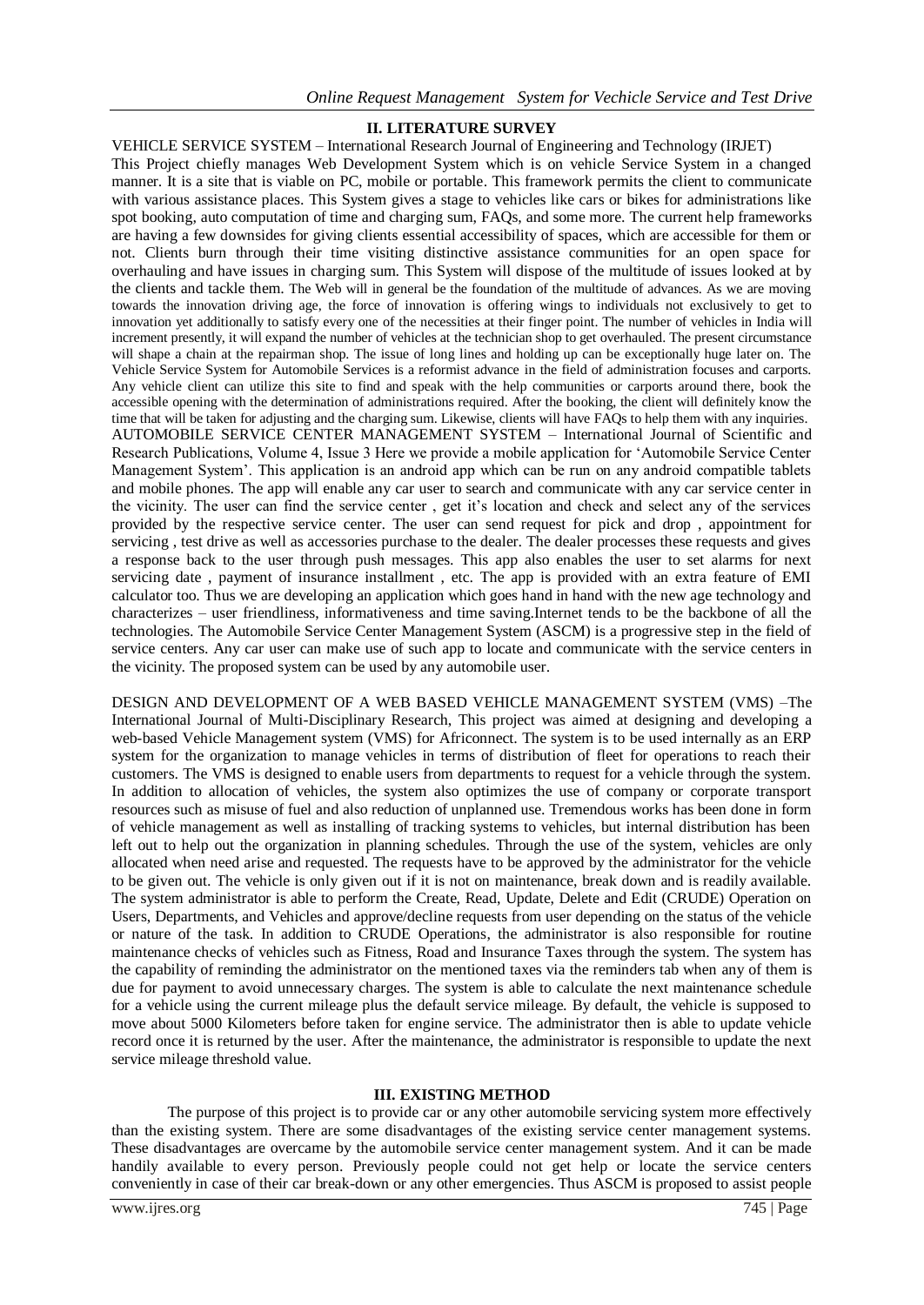and fulfill their requirements easily

## **IV. PROPOSED SYSTEM**

Idea behind the proposed system is to provide as much as service to the owner of the service centre as possible. Here we are trying to manage 3 different entity.1. Owner of the service centre. 2. Mechanic who is there to repair specific automobile. 3. User or vehicle owner which is taking the service. This system will provide services to the owner to monitor overall flow of the service centre like transaction of spare part, money etc. here the information about the current progress on the vehicle and the status of the garage will be updated by the mechanic itself, which then will be differentiable whether which data is meant to which entity for displaying purposes. At first user has to make account by providing phone number and creating a password. User's personal data will be encrypted and secured. Then after validation user can opt from the given services to which the user want. Now all of the queries of the user will be handled by the system we are going to provide. Since user will be provided with an interactive interface by which user can view current progress. The same goes for the owner of the garage, can too view everything that is being carried out from anywhere owner wishes to.



# **V. KEY RESULTS**



## Fig 5.1 Homepage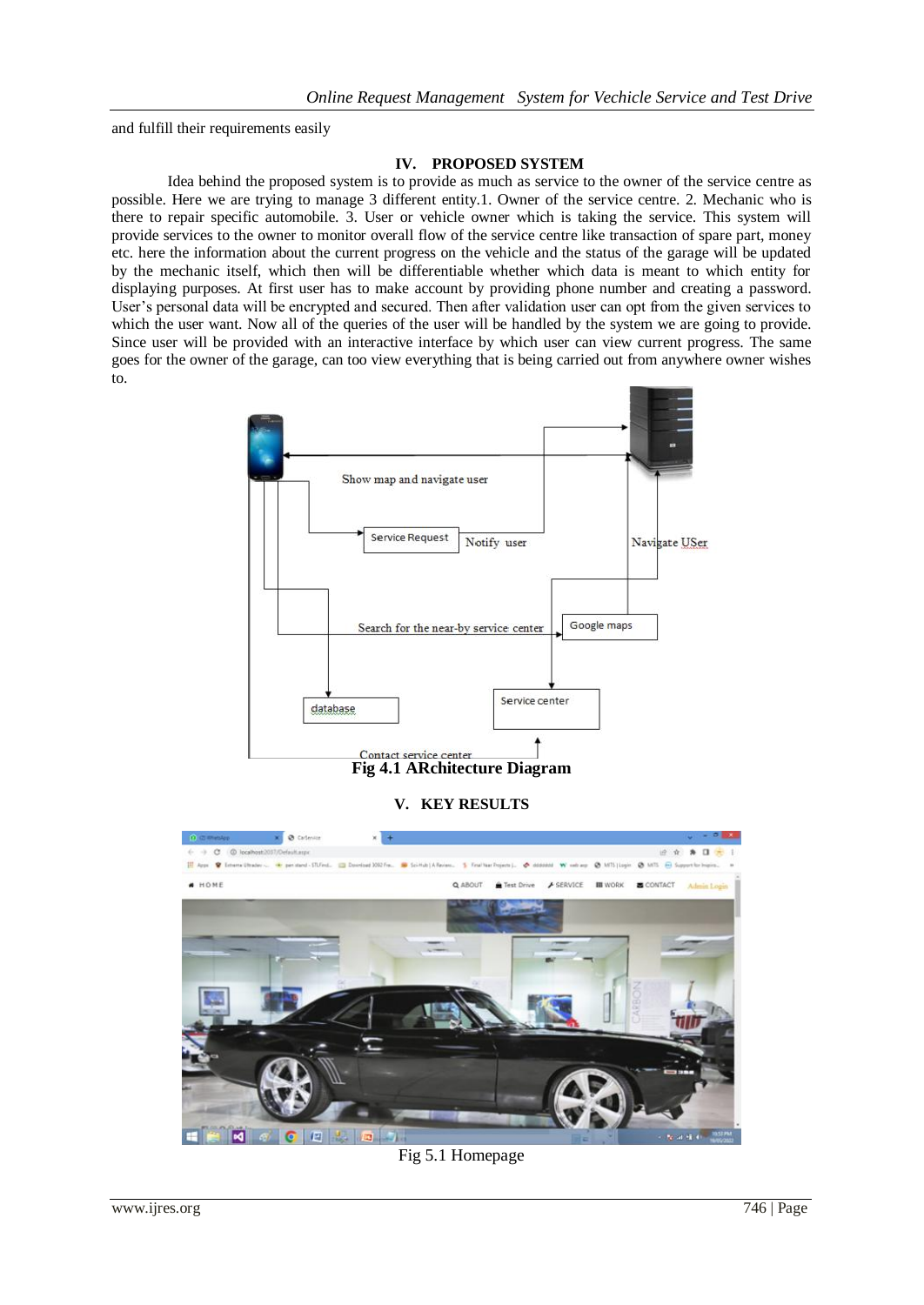

Fig 5.4 Admin Dashboard